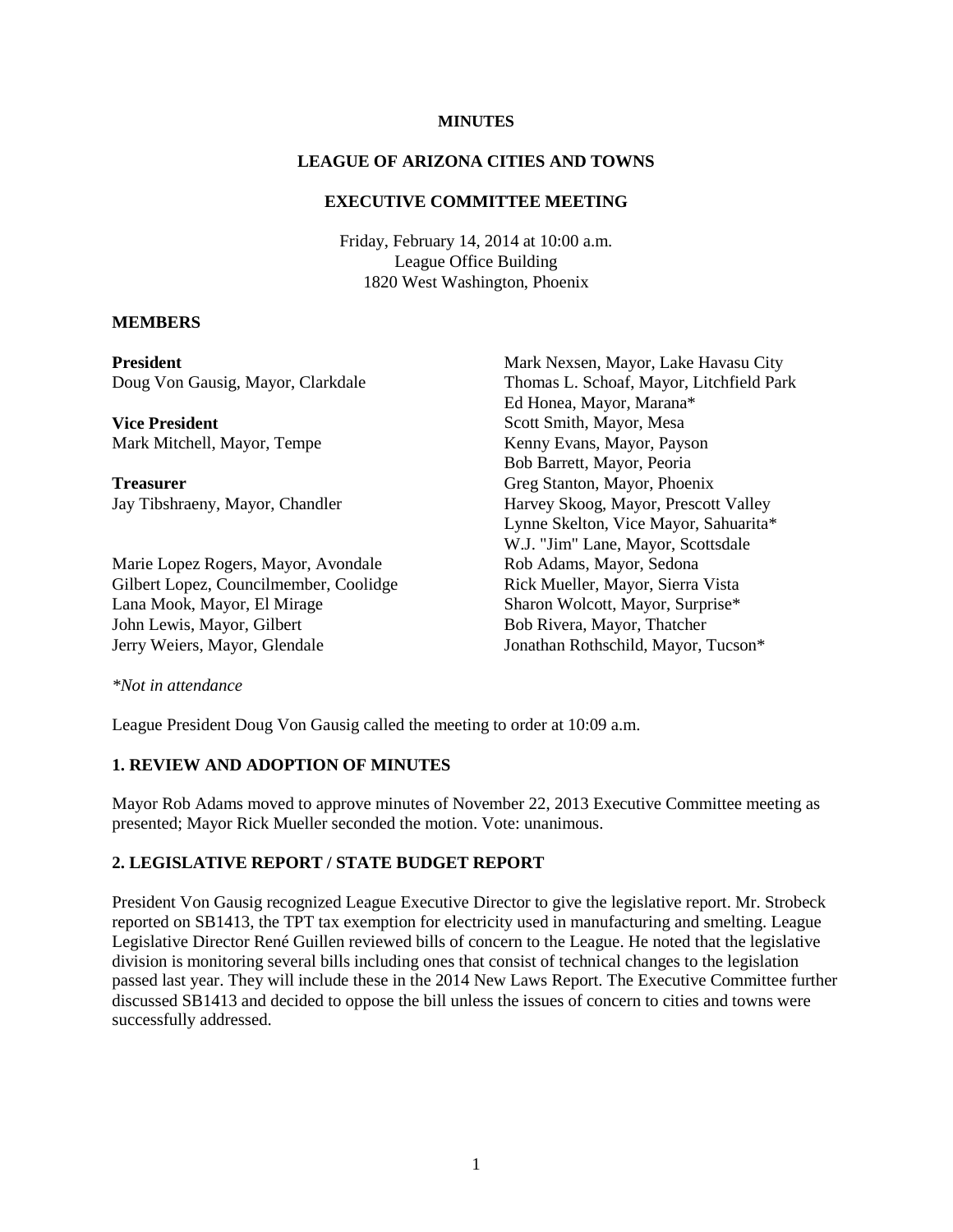### **3. REPORT FROM BUDGET SUBCOMMITTEE**

Mayor Mark Nexsen, Chairman of the League Budget Subcommittee, presented the tentative budget and discussed the possibility of an increase in dues based on a change in the base amount and population adjustments. After discussion, the Executive Committee decided not to make any changes to the dues for the 2014-15 year. Mayor Rob Adams moved to approve the dues at the present level; Mayor Jim Lane seconded the motion. Vote: unanimous.

## **4. REPORT FROM GOVERNANCE COMMITTEE**

League Executive Director Ken Strobeck reviewed the draft revised League Constitution based on the Governance Committee discussion. Mr. Strobeck noted that there had been several proposals to make changes to the document and that the draft presented represents the consensus of the committee discussion. President Von Gausig noted that the draft document anticipates the creation of League bylaws in the future. He also said a future task will be to review and make recommendations on ways to change the League's resolutions process. The Executive Committee discussed several sections of the draft document and requested changes in some sections before it is approved for presentation to the entire membership.

### **5. 2014 CONFERENCE UPDATE**

League Communication and Education Director Matt Lore updated the Executive Committee on the dates and plans for the upcoming 2014 League Annual Conference held at the Sheraton in downtown Phoenix. Mayor Lopez Rogers provided ideas that they discussed at a meeting to make changes to the conference program. Next, Mr. Lore asked for the assistance of Executive Committee members in securing sponsorships for the conferences by contacting those who have not renewed and thanking those that have.

#### **6. UPDATE FROM USCM / NLC CONGRESSIONAL CITIES CONFERENCE REPORT**

Mayor Scott Smith reported on the United States Conference of Mayors Winter Meeting noting on issues of concern to the Executive Committee. Then Mayor Marie Lopez Rogers also noted that the National League of Cities has addressed some of the same concerns as USCM. Mayor Lopez Rogers also noted that she is tasked by NLC to increase membership within the state.

Mr. Strobeck informed the committee of Arizona-related events and meetings at the NLC Congressional Cities Conference.

### **7. RECOGNITION OF OUTGOING EXECUTIVE COMMITTEE MEMBER**

President Von Gausig recognized outgoing Executive Committee Member and former Mayor of Yuma Alan Krieger.

Mayor Rivera moved to approve the Resolution of Appreciation for former Mayor Alan Krieger; Mayor Rick Mueller seconded the motion. Vote: unanimous.